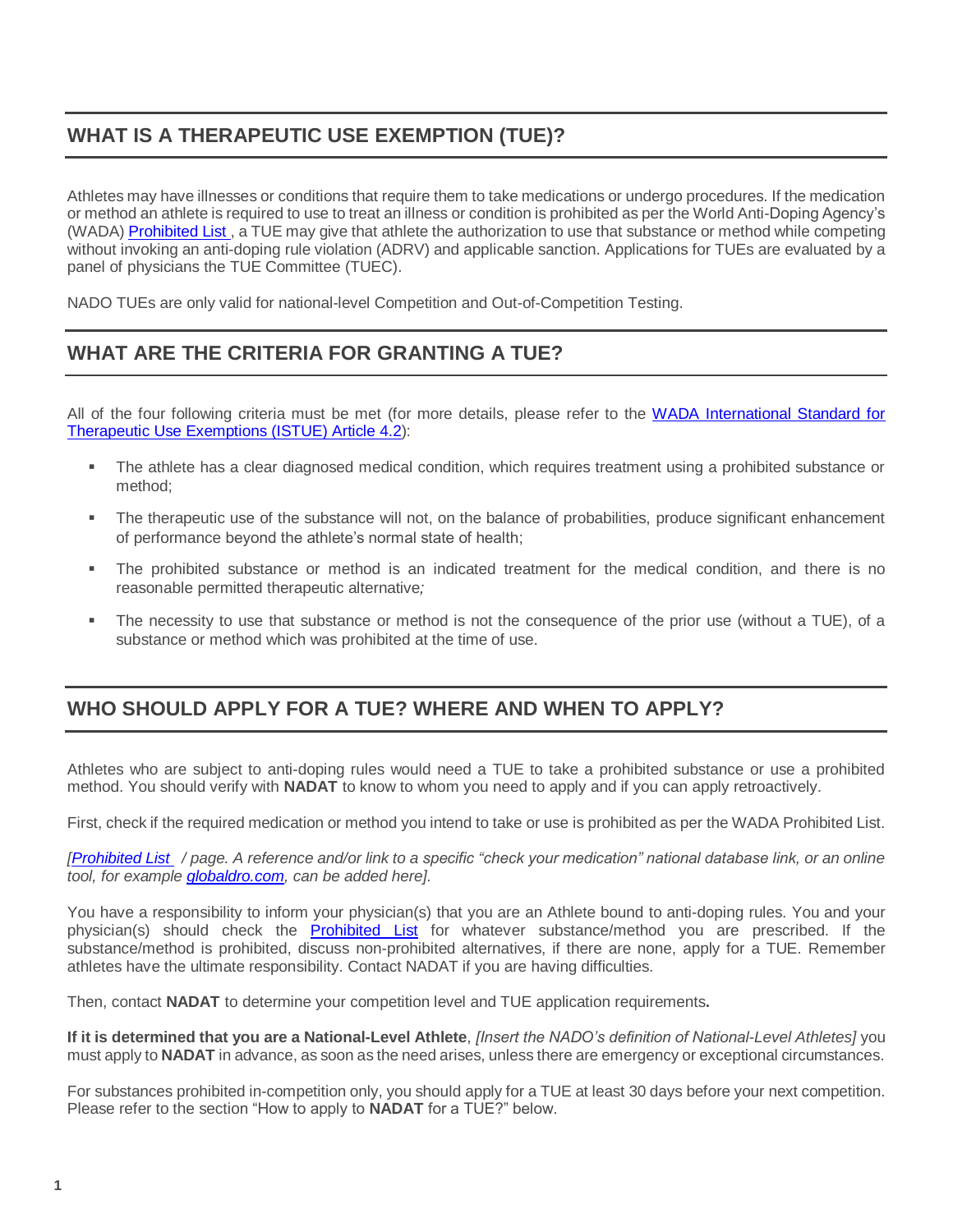**If your level is lower than the "National-Level" as defined above**, *[Insert the NADO's definition of lower level athletes as applicable],* you are entitled to apply for a retroactive TUE after being tested by **NADAT** or any other Anti-Doping Organization (ADO).

#### **Important note**:

A TUE granted by **NADAT** is only valid at the national level. If you are, or become an International-Level Athlete, or compete at Major Games, that TUE will not be valid unless it is recognized by the relevant International Federation (IF) or Major Event Organization (MEO). It is your responsibility to check if your **NADAT**'s TUE is automatically recognized by such IF or MEO.

**NADAT** can assist you in the determination of your level and TUE application requirements, and, should the need occur, assist you in presenting your **NADAT**'s TUE to an IF or MEO for recognition. Please contact +99312 399863*, email: [nadat@olympic.tm](mailto:nadat@olympic.tm) .*

## **CAN I GET A RETROACTIVE TUE?**

You may only apply retroactively for a TUE to NADAT if:

- You required emergency or urgent treatment of a medical condition.  $\blacksquare$
- There was insufficient time, opportunity or other exceptional circumstances that prevented you from submitting the TUE application, or having it evaluated, before getting tested.
- As per our anti-doping rules NADAT you were not permitted or required to apply in advance for a TUE.
- You are a lower level athlete who is not under the jurisdiction of an International Federation or National  $\blacksquare$ Anti-Doping Organization and were tested.
- You tested positive after using a substance Out-of-Competition that was only prohibited In- $\blacksquare$ Competition (for example glucocorticoids).

**In rare and exceptional circumstances and notwithstanding any other provision in the ISTUE,** you may apply for and be granted retroactive approval for a therapeutic use of a prohibited substance or method, if considering the purpose of the Code, it would be manifestly unfair not to grant a retroactive TUE.

This unique retroactive TUE will only be granted with the prior approval of WADA (and WADA may in its absolute discretion agree with or reject the **NADAT**'s decision).

#### **Important note**:

Using a prohibited substance or method without a TUE could result in an Anti-Doping Rule Violation.

In case an application for a retroactive TUE is necessary following sample collection, you are strongly advised to have a medical file prepared and ready to submit for evaluation.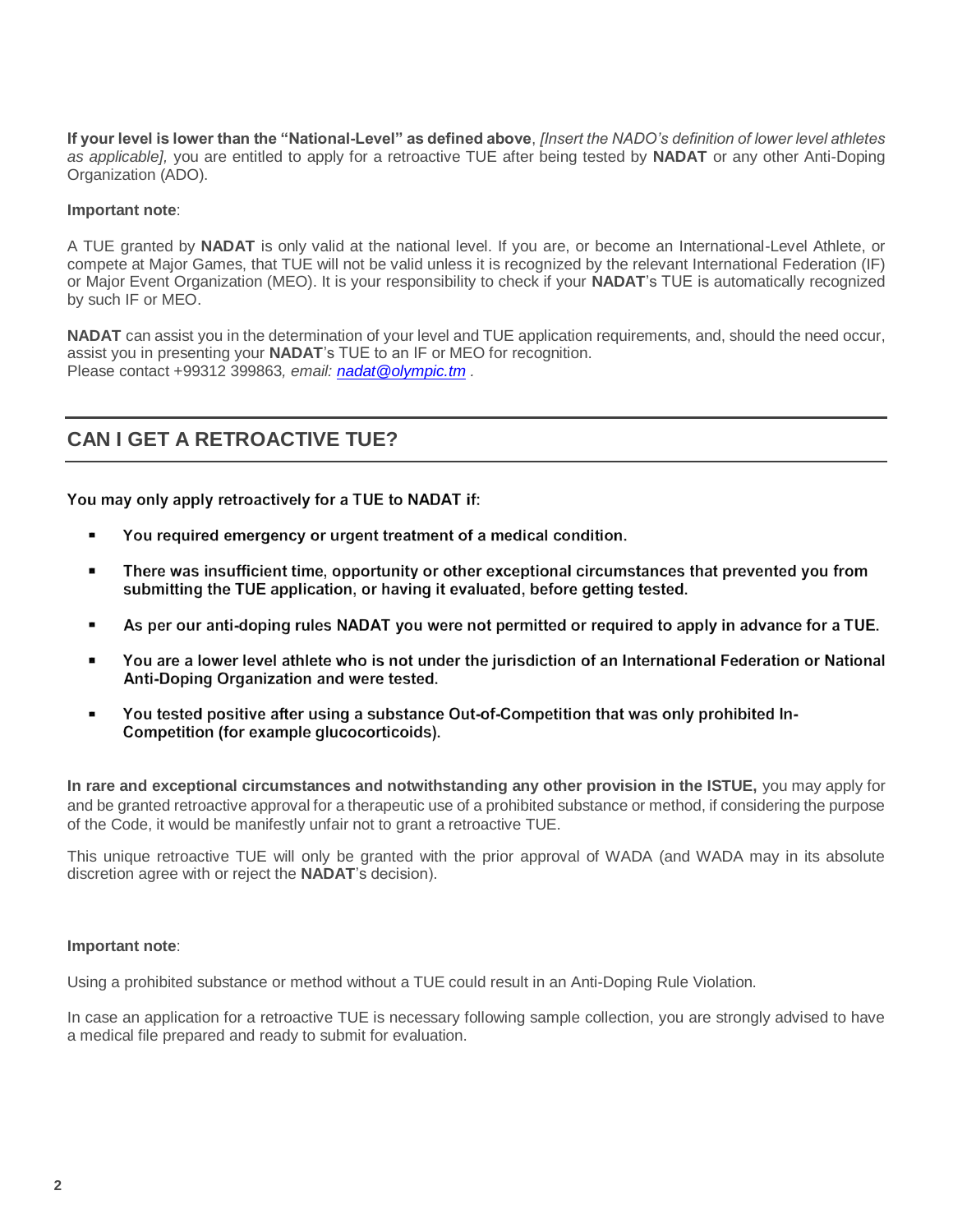## **HOW TO APPLY TO NADAT FOR A TUE?**

*[Note: The NADO choose only one option (1 or 2)]*

*[Option 1 – only through ADAMS]*

You must exclusively submit your TUE application, including the required medical file, via ADAMS. If you do not have an ADAMS account yet, please contact +99312 399863*, email: [nadat@olympic.tm](mailto:nadat@olympic.tm)* to have your account set up.

*[Option 2 – through ADAMS or paper format / electronic TUE form]*

**NADAT** encourages to submit TUE applications via ADAMS, together with the required medical file. If you do not have an ADAMS account yet, please contact +99312 399863*, email: [nadat@olympic.tm](mailto:nadat@olympic.tm)* to have it set up.

Otherwise, please download the **NADAT**'s TUE Application Form

[https://www.wada-ama.org/sites/default/files/resources/files/2021\\_tue\\_application\\_form\\_-\\_electronic\\_version.docx](https://www.wada-ama.org/sites/default/files/resources/files/2021_tue_application_form_-_electronic_version.docx) *[WADA TUE Application template](https://www.wada-ama.org/en/resources/therapeutic-use-exemption-tue/tue-application-form)*, and once duly completed and signed, send it together with the required medical file to +99312 399863*, email: [nadat@olympic.tm](mailto:nadat@olympic.tm) .*

Your TUE application must be submitted in a legible form using capital letters or typing.

The medical file must include:

- A comprehensive medical history, including documentation from the original diagnosing physician(s) (where possible),
- The results of all examinations, laboratory investigations and imaging studies relevant to the application.

*[Insert specific provisions in relation to costs incurred for the completion of TUE, i.e. at the responsibility of the Athlete, including any required additional medical examinations, tests, imaging studies, etc.]*

Any TUE application that is not complete or legible will not be dealt with and will be returned for completion and resubmission.

To assist you and your doctor in providing the correct medical documentation, we suggest consulting the WADA's [Checklists for TUE applications](https://www.wada-ama.org/en/resources/search?f%5B0%5D=field_resource_collections%3A225&f%5B1%5D=field_resource_versions%253Afield_resource_version_language%3A91) for guidance and support during the TUE application process, and [Medical Information](https://www.wada-ama.org/en/resources/search?f%5B0%5D=field_resource_collections%3A158)  [to Support the Decisions of TUECs](https://www.wada-ama.org/en/resources/search?f%5B0%5D=field_resource_collections%3A158) for guidance on specific common medical conditions, treatments, substances, etc.

Keep a complete copy of the TUE application form and all medical information submitted in support of your application, and proof that it has been sent.

## **WHEN WILL I RECEIVE A DECISION ON MY TUE APPLICATION [OR REQUEST FOR RECOGNITION]?**

**NADAT**'s TUEC's must render a decision as soon as possible, and usually within 21 days from the date of receipt of the complete TUE application, including the required medical information.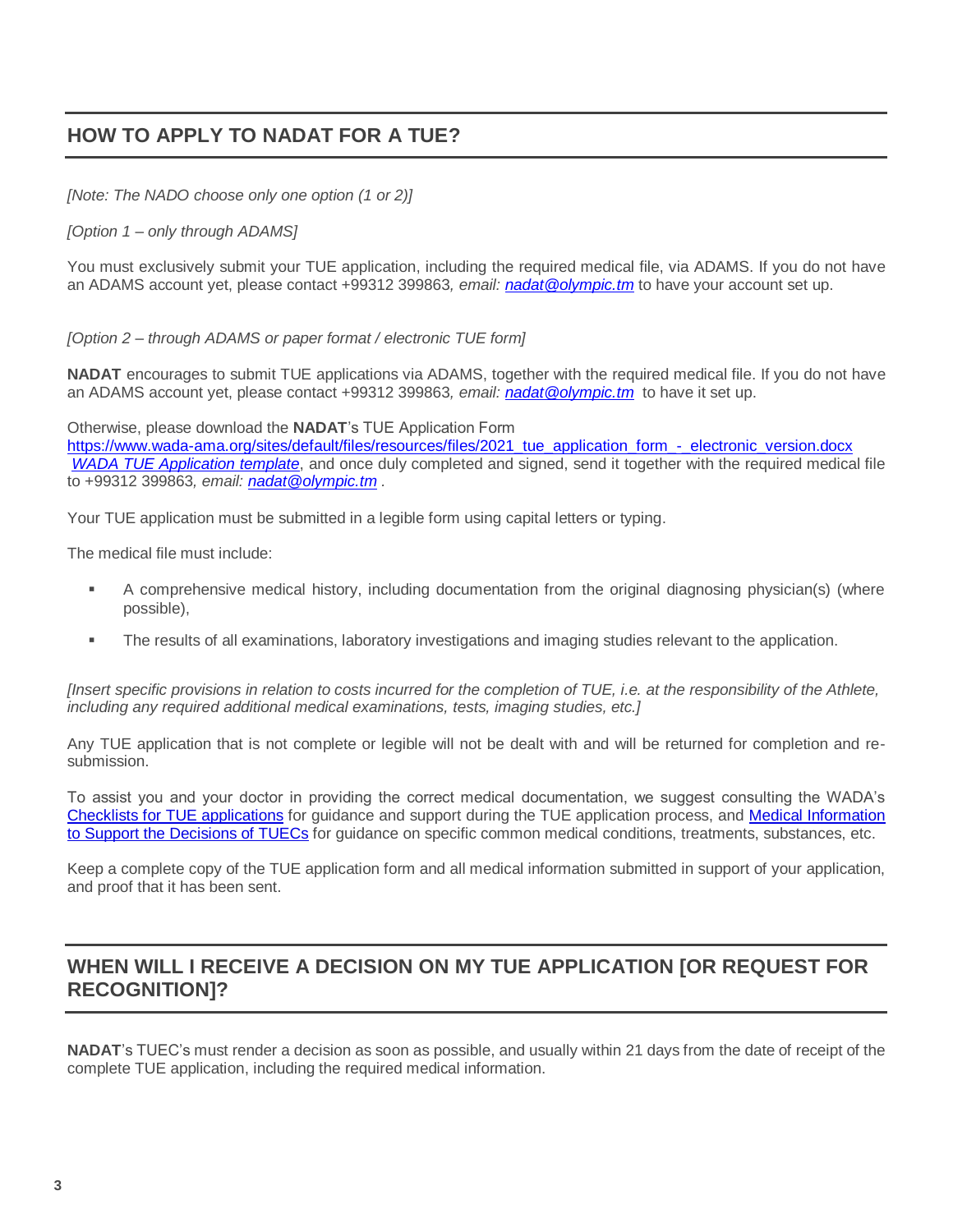### **WHAT IF I NEED TO RENEW MY TUE?**

Each TUE has a specific duration, at the end of which it expires automatically. Should you need to continue to use the prohibited substance or method, it is your responsibility to submit a new application for a TUE with updated medical information ahead of the expiry date, so that there is sufficient time for a decision to be made prior to the expiry of the current TUE.

#### **Important note:**

The presence (following sample collection), use, possession or administration of the prohibited substance or method shall be consistent with the terms of your TUE. Therefore, if you require a materially different dosage, frequency, route or duration of administration, you should contact **NADAT,** as you may be required to apply for a new TUE. Some substances and dosages, e.g. insulin, are often modified during treatment and these possible fluctuations should be mentioned by the treating physician in the TUE application and would usually be accepted by the ADO TUEC.

#### **WHAT IF MY NADAT'S TUE APPLICATION IS DENIED?**

A decision to deny a TUE application includes a written explanation of the reason(s) for the denial. If it is not clear to you, please contact **NADAT** to understand exactly why the TUE was denied. Sometimes, there may be a critical piece of information, diagnostic test, laboratory results missing, etc. In which case, you should re-apply to us. Otherwise, you may appeal the denial decision as follows:

*[Describe briefly the NADO's process for appeal to the relevant national-level body]*

#### **WHAT IF MY NADAT'S TUE IS NOT RECOGNIZED BY MY INTERNATIONAL FEDERATION?**

You or **NADAT** have 21 days to refer the matter to WADA for review after notification of the non-recognition. You should send the same information that you submitted to **NADAT** and on which their TUEC based their decision, via a secure on-line method or by registered mail at:

WADA Medical Department World Anti-Doping Agency Stock Exchange Tower 800 Place Victoria (Suite 1700) P.O. Box 120 Montreal (Quebec) H4Z 1B7 Canada

The email address to enquire and/or send the request for review is: [medical@wada-ama.org](mailto:medical@wada-ama.org)

Pending WADA's decision, **NADAT**'s TUE remains valid for national-level competition and out-of-competition testing only. If the matter is not referred to WADA for review, **NADAT** must determine whether the original TUE that was granted should remain valid for national-level Competition and Out-of-Competition Testing.